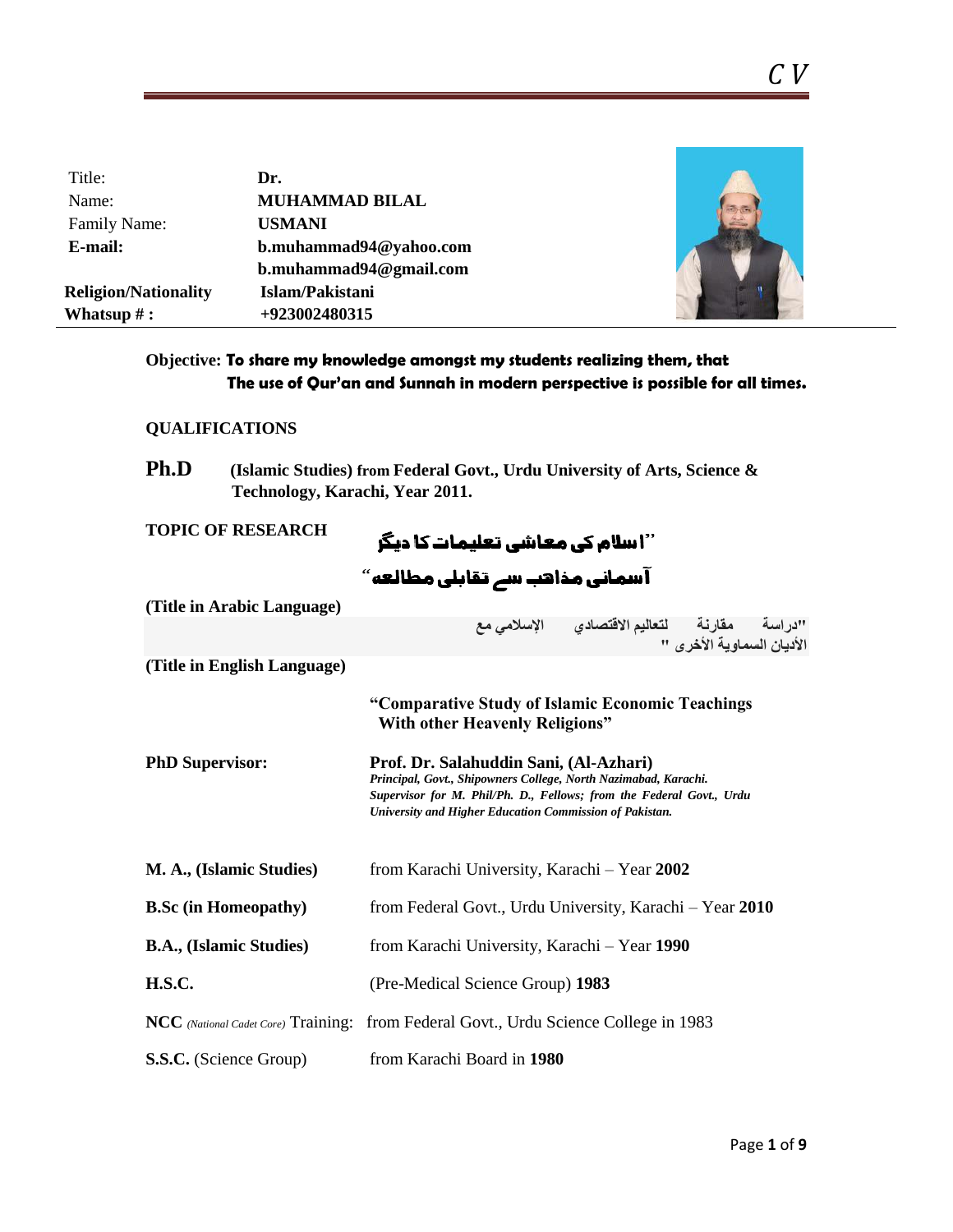### **EXPERIENCE:**

**Assistant Professor – Islamic Studies**, in the department of Humanities, NED University of Engineering and Technology – Karachi, **2011** to onwards

**Lecturer – Islamic Studies**, in the department of Humanities, NED University of Engineering and Technology – Karachi, **2008 to 2011** (Regular Faculty)

**Lecturer – Islamic Studies**, in the department of Humanities, NED University of Engineering and Technology – Karachi, **2005 to 2008** (being a Visiting Faculty)

### **Mode of Teachings:**

### **On Under-Graduate Level:**

- In all above capacities I have been teaching the under-Graduate Students of Engineering and Technology, the Islamic Studies (Compulsory Subject).
- Also teach the *Tajweed*/Correct Pronunciation of the Quran to my students being their Extra Curriculum for their Sessional Work process.
- Multimedia and Projectors are also being using in explaining the Historical guidance maps or other necessary items in my class room activity.

#### **On Masters Level Programs:**

I have been delivering Lectures (as **Resource Person)** in **Allama Iqbal Open University, Karachi Campus**, in **M.A., (Islamic Studies) Seminar/workshops**, since **2006 till date.**

#### **On M.Phil and Ph.D Programs:**

I have been inviting to conduct Viva Exams (as External Examiner) of **M.Phil and Ph.D., Studies in the Federal Urdu University of Arts, Science and Technology, Karachi Campus**, since **2017 till date.**

#### **Supervisor for M.Phil and Ph.D Programs:**

The Federal Urdu University of Arts, Science and Technology, Karachi Campus, has honored me in registering **Three Students** under my Supervision, **for M.Phil and Ph.D., programs** in **2017.**

#### **ADDITIONAL COURSES**

#### **(I) ISLAMIC BANKING**

 Certificate Course in – "ISLAMIC BANKING" have been done from IFBI (Institute of Business Finance & Industry) completed in September, 2006.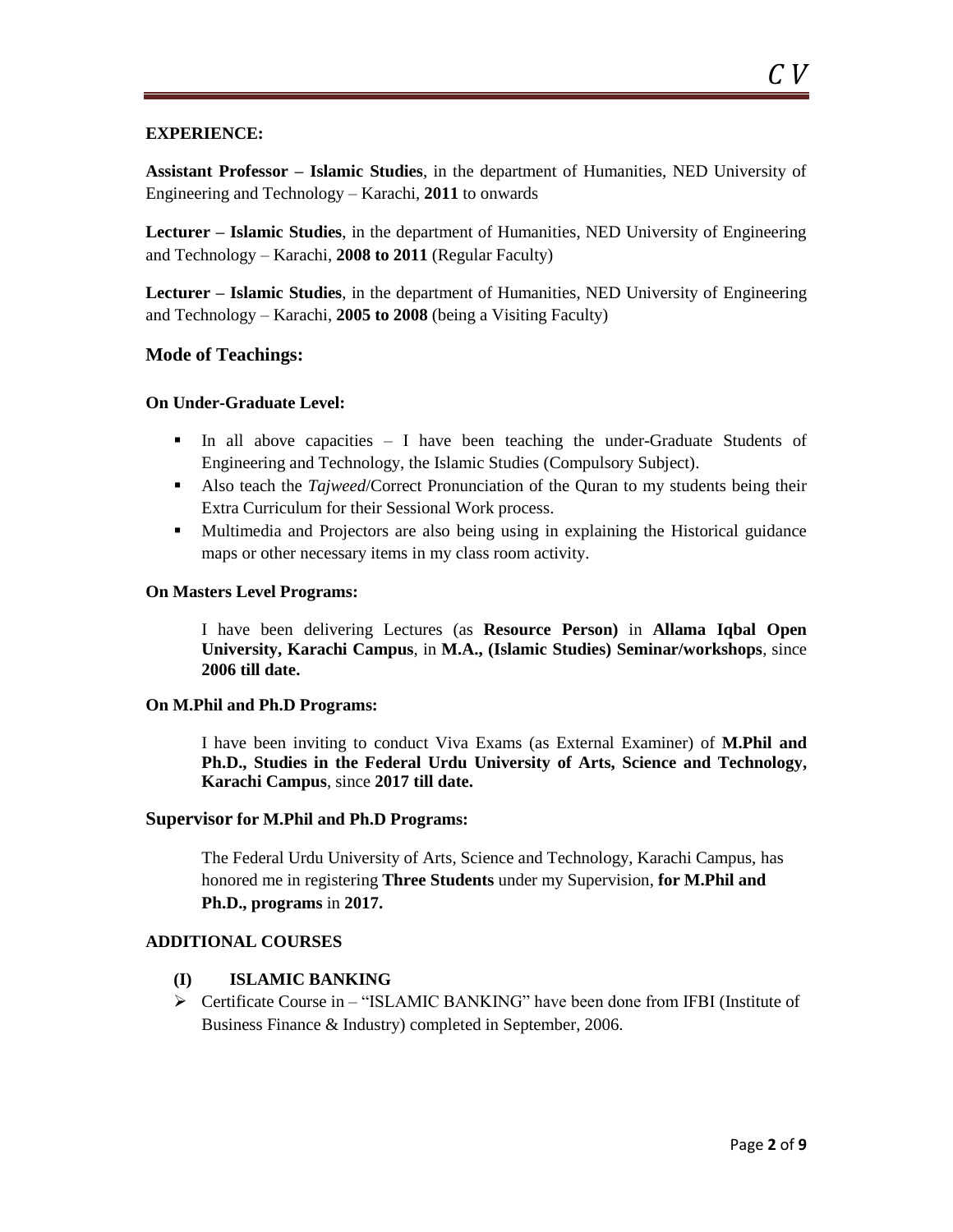$\triangleright$  Certificate Course in – "ISLAMIC BANKING & FINANCE" have been done from Centre for Islamic Economics (a division of Jamia Darul-Uloom, Karachi) Baitul Mukarram Masjid, Gulshan-e-Iqbal, Karachi, from 5th October to 3rd November, 2002.

## **(II) QUR'ANIC LEARNING COURSE**

- Certificate Course in "TAJWEED WA QIRA"AT" i.e., (Quran Recitation with Beautiful Order) learnt from "BAZM MAULANA MUHAMMAD QASIM NANOTVI – PAKISTAN", by auspices hands of Maulana Asif Qasmi, the eminent Qari of Pakistan and Canada, 1997.
- Further I have taken the Lessons of Saba Qirat (Seven Styles) from Qari Hilal Ahmed Dehlvi, Qari Muhammad Hanif Pehlwan, Qari Mahfuzul Haque (Late) of Karachi, and Qari Abul Wahab Makki (Late) of Lahore, Qari Sheikh Ahmed Masood Al-Azhari and Sheikh Ali Mustafa Al-Dahrawi Al-Azhari from Egypt but they were visited in Pakistan in 1992- 94 from Karachi.

## **(III) LANGUAGE COURSES**

- I have recently taken a short Language Course in German Language being the Coordinator of Foreign Language Courses ran by the department of Humanities of the NED University of Engineering and Technology, since, 2010 to 2013
- Certificate Course in "ARABIC LANGUAGE" at "SHAHDAH LEVEL"; i.e. (Intermediate Level) from Jamiah Nashrul Lughatul Arabiah; Karachi, in 1995.
- Certificate Course in "ARABIC LANGUAGE" at "SHAHADATUL ASASIAH" i.e., (Basic or Matric Level), from Kulyatul Lughatul Arabiyah, Karachi, in 1983.
- Interpreter and Arabic Typing Course with an Internship provided by an NGO, "Ittehad-e-Alam-e-Islami", Karachi, 1983.

## **MEMBERSHIPS**

## **(a) NEDAN FRIENDS NETWORKS:**

> "Life Membership as NEDAN FRIENDS NETWORKS", of NED University, Registration No: F-00004, by 2nd March, 2009.

## **(b) Editorial Board of a Research Journal:**

- Member of English Editorial Board of a Research Journal, "ULOOMUL-ISLAMIAH INTERNATIONAL" ISSN NO:1994 – 2397, Chief Editor, Prof. Dr. Salahuddin Sani, Publishing under Maktabah Yadgar, Shaikul Islam Pakistan, Allama Shabbir Ahmed Usmani, 162, Sector 8 L, Orangi Town, Karachi. (It is also a member of Ulrich Directory Publishers since, 2007 till date; ISSN No:2073–5146)
- Interpreter and Arabic Typing Course with an Internship provided by an NGO, "*Ittehad-e-Alam-e-Islami*", Karachi, 1983.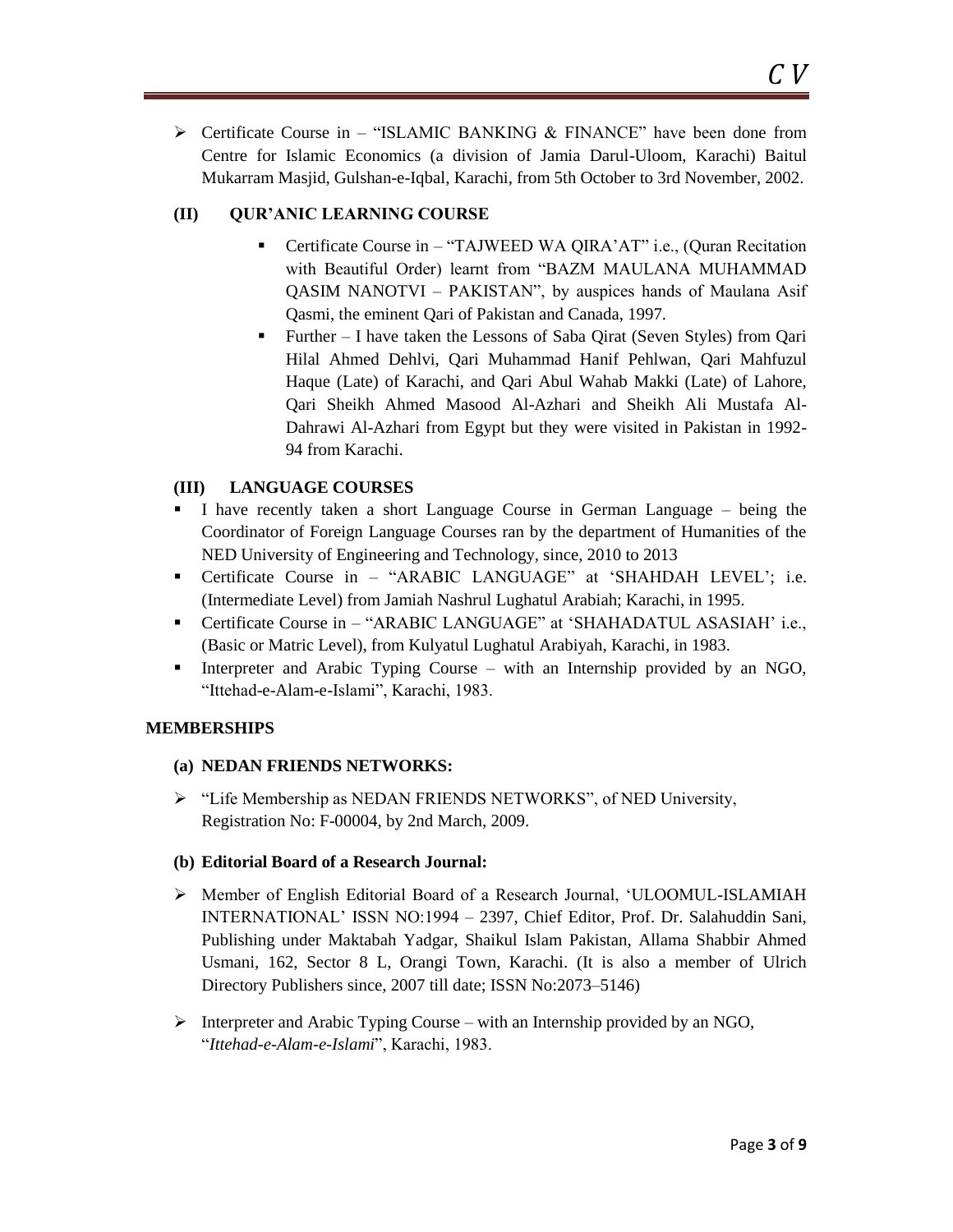### **NED UNIVERSITY's Administrative Assignments:**

- $\triangle$  Course Coordinator Foreign Languages Courses (German Language) offered in the Humanities Department since 2010 to till date.
- Representative for the department of Humanities in the Society of Green for Environmental beautification – NED University, 2010 to till date
- NED University assigns me the duties of "Invigilators" during, the Entry Test of Admission, every year, since, 2000;
- Honored to be an Examiner in Test of Hafiz-e-Quran Students, every year held by the COS department of NEDUET, since 2005 till date.
- Honored to be a Judge in the Debating Society for the test of Qirat and Naat Competitions every year held by the COS department, since, 1997
- Honored to be a *Qari-al-Quran* for the recitation in highly esteemed/VVIP"s programs; i.e., Meetings of the Senate, Syndicate and Convocation etc, since, 1997
- *In respect of the above reference* I have been also invited out door programs, i.e., participated as Oari and Imam for three days prayers, in the " $11<sup>th</sup>$  Annual Conference of Pakistan Society for Rehumatology, in Collaboration with Baqai Medical University, held on  $4<sup>th</sup>$ ,  $5<sup>th</sup>$  and  $6<sup>th</sup>$  March, 2007 venue at Marriot Hotel, Karachi.
- $\bullet$  On the same way, for the recitation of the Our'an, I have been inviting in Quarterly National and International Symposium/Seminars organizing by Pakistan Academy of Engineering (PAE) under the President-ship of Prof Dr. Jamil Ahmed Khan, Prof and Ex-V.C., of the NED University of Engineering and Technology, at the Mövenpick Hotel, Karachi. The symposium titled on "Innovative Thar Coal Value Chain" in collaboration with the Institute of Applied Energy and New Energy and Industrial Technology Development Organization of Japan, held on February 4, 2017.

## **CONFERENCES/SEMINARS/TRAINING/WORKSHOPS**

- **<sup>11</sup>th Conference**  Annual National Seeratun Nabi (*S.A.W*) Conference, on the topic "Public Welfare and Responsibility in the light of Seeratun Nabi (*S.A.W*)"; organized by Islamic Academic Forum (Sindh) Prof. Dr. Salahuddin Sani, in Hyderabad, in collaboration with Principal, Govt., College Hyderabad, on  $24<sup>th</sup>$  November, 2016.
- **<sup>10</sup>th CONFERENCE** Annual Provincial Seeratun Nabi (*S.A.W*) Conference, titled on "The establishment and methodology of *Nabwi/Prophetic* System in the light of Seeratun Nabi(S.A.W)"; organized by Prof. Dr. Salahuddin Sani, venue at "Sir Syed Girls College, Nazimabad, Karachi, on  $14<sup>th</sup>$  November, 2015.
- **<sup>9</sup> th CONFERENCE** Attended as Author in National Conference, titled on "Rights of Mustafa (Peace be upon Him) and its Implications, organized by "Dawah Academy" International Islamic University, Islamabad, in collaboration with HEC – Pakistan, on 7-8 th April, 2014.
- **<sup>8</sup> th CONFERENCE** Annual Provincial Seeratun Nabi (*S.A.W*) Conference, titled on "The Rights and duties of Children in the light of Seeratun Nabi(S.A.W)"; organized by Prof. Dr. Salahuddin Sani, venue at 'Arts Council Karachi, Karachi, on 12<sup>th</sup> March, 2014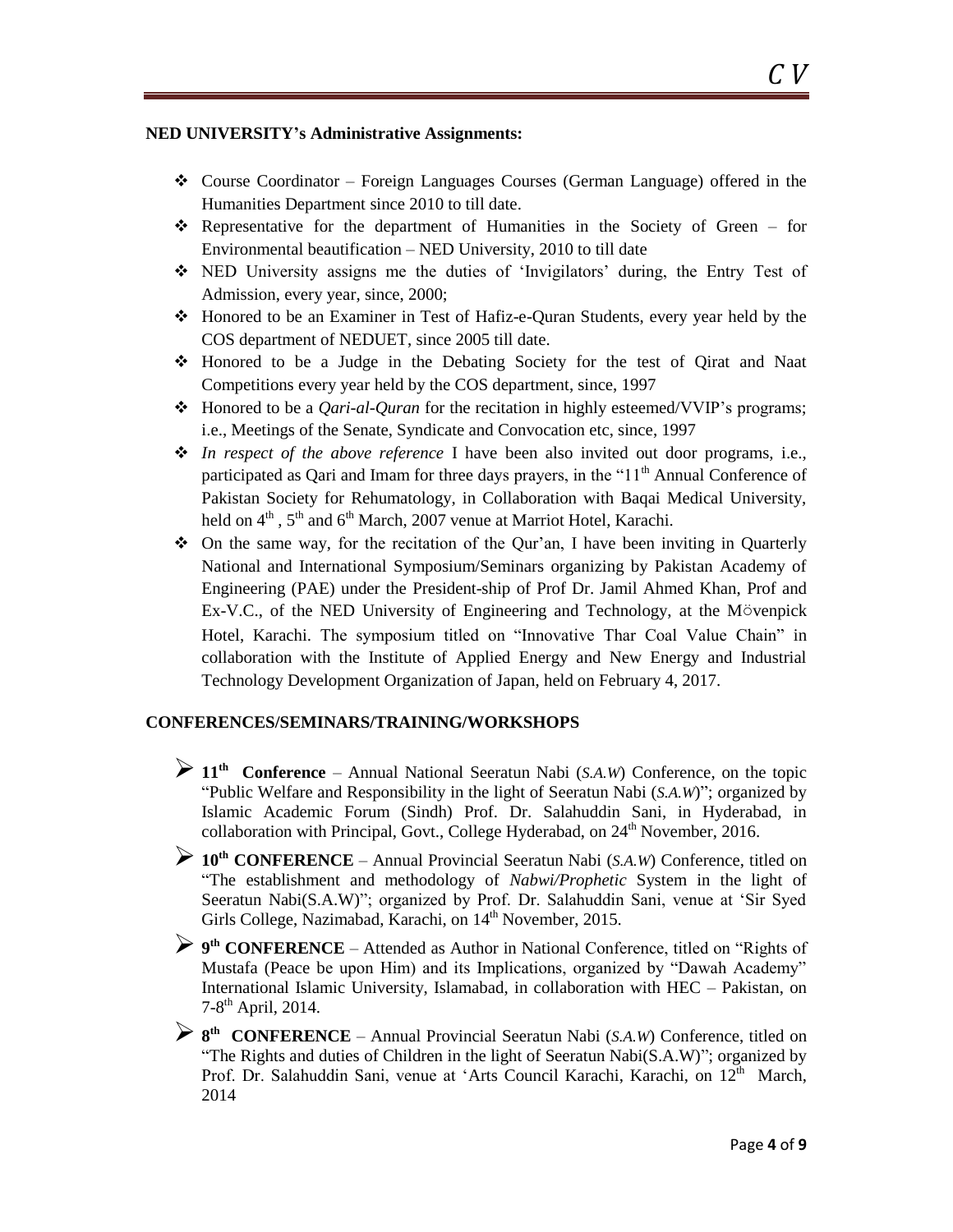- **<sup>7</sup> th CONFERENCE** Attended as Author in International Conference, titled on "Living Together in Peace and Harmony, organized by "Rumi Forum and University of Karachi' International Islamic University, in collaboration with HEC – Pakistan and the
- **6<sup>th</sup> CONFERENCE** Attended the 1<sup>st</sup> National Islamic Scientific Research Conference, held by FAST – National University of Computer and Emerging Sciences, presented Research Paper on "Religion and Ethics are the basic reasoning of Scientific Inventions", held on  $10^{th} - 11^{th}$  September, 2012

Fountain Magazine, also did perform Recitation of the Qur'an, on January 28, 2014

- **<sup>5</sup> th CONFERENCE** on the topic "Tableegh in the light of Seeratun Nabi(S.A.W); organized by Prof. Dr. Salahuddin Sani, venue at "Sir Syed Girls College, Nazimabad, Karachi, on 23rd January, 2010.
- **<sup>4</sup> TH CONFERENCE** on the topic: "TABLEEGH IN THE LIGHT OF SEERAT UN NABI (S.A.W); organized by Prof. Dr. Salahuddin Sani, venue at "Sir Syed Girls College, Nazimabad, Karachi, on 23<sup>rd</sup> January, 2010.
- <sup>2</sup> **3**<sup>RD</sup> **CONFERENCE** 3<sup>rd</sup> Yearly Provincial Seerat UN Nabi (S.A.W) Conference 2007-08 on the topic: "Foundation of developed Pakistan in the light of Seerat un Nabi (S.A.W); organized by Prof. Dr. Salahuddin Sani, venue at "Sir Syed Engg. University Seminar Room' Gulshan-e-Iqbal, Karachi held on 30<sup>th</sup> October, 2008
- **<sup>2</sup> RD CONFERENCE** on the topic: "Dialogue and Relationship between Muslims and Non-Muslims in the light of Seerat un Nabi (S.A.W); organized by Prof. Dr. Salahuddin Sani, venue at 'Sir Syed Girls College, Nazimabad, Karachi, on  $13<sup>th</sup>$  May, 2006.
- <sup>1</sup> **1**<sup>ST</sup> **CONFERENCE** on the topic: "Provincial Seerat un Nabi S.A.W. Conference", organized by Anjuman Asatiza Uloomul Islamia – Chief Organizer – Dr. Salahuddin Sani, on May 4<sup>th</sup>, 2005, venue at Jinnah University for Women, Nazimabad, and Karachi.

# **NATIONAL AND INTERNATIONAL SEMINARS:**

- **Attended International Seminar**: titled on: "MUSLIM SCHOLARS OF THE EAST Philosophical Thoughts for the contemporary Society, Mevlana Rumi, Muhammad Iqbal and Sir Syed Ahmed Khan, in collaboration with Rumi Forum and Educational Resource Development Centre ERDC., organized by Humanities Department, NED University of Engineering and Technology, on 3<sup>rd</sup> March, 2016.
- **Attended Second International Textile Conference**, , in collaboration with Donghua University, China, HEC, Pakistan, Society of Dyers and Colourists, UK and American Association of Textile Chemists and Colorists, USA. Organized by Textile Engineering Department, NED University of Engineering and Technology, NEDITC on 17-18<sup>TH</sup> February, 2016.
- **TRAINING**: Attended an Online Course entitled: "Scientific Writing", Organized by L.E.J., National Science Information Centre (International Centre for Chemical and Biological Sciences) under the Virtual Education Project Pakistan (VEPP). The course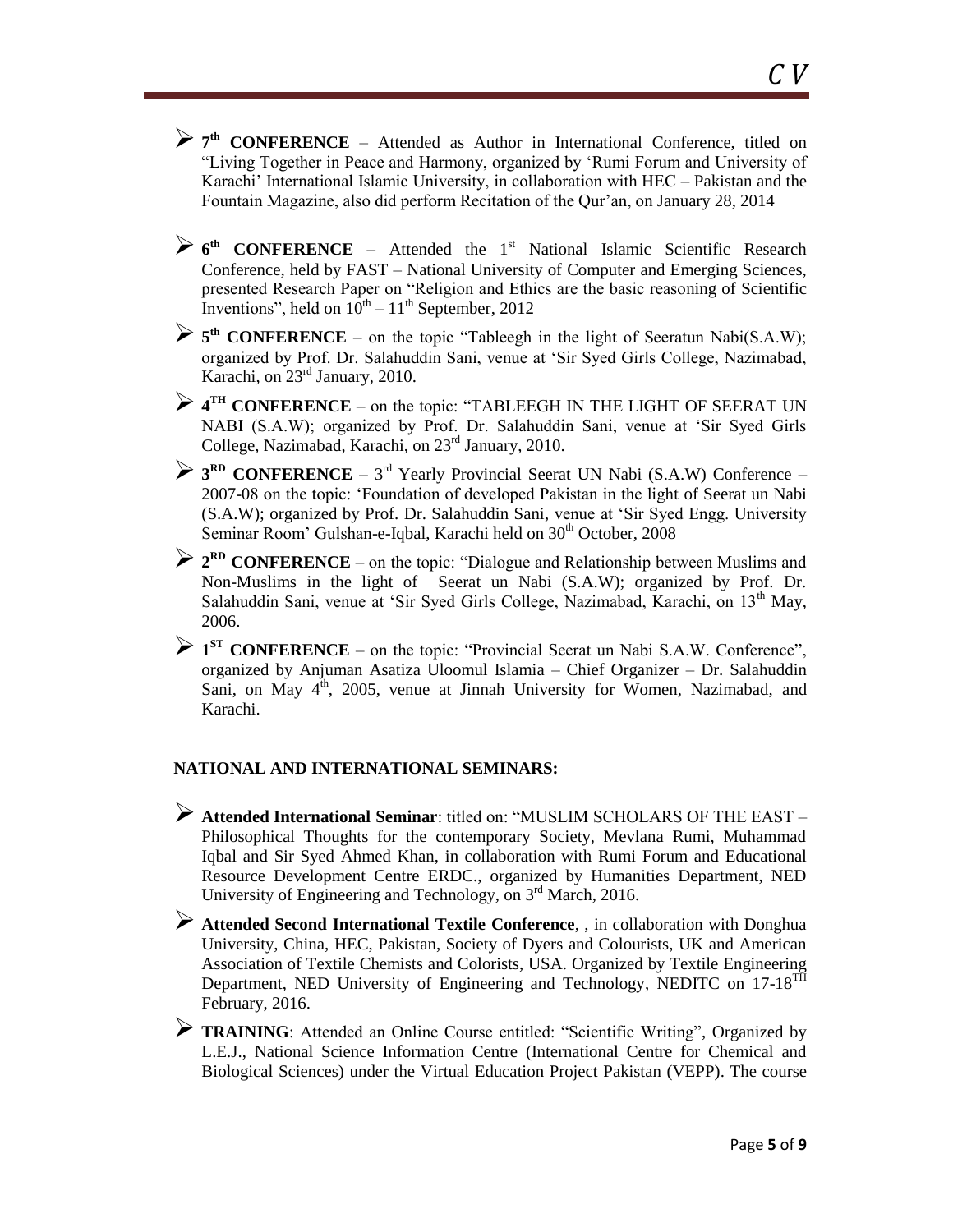was conducted by Prof Dr Rafat Ali Siddiqui (Indiana University School of Medicine in USA), during December 16 to 23, 2013.

- ELT SEMINAR 2008; on the Topic: "English for Academic and Occupational Purposes"; organized by the Faculty of Information Science & Humanities, Department of Humanities, NED University in collaboration with HEC ELTR Project, on June 21, 2008 – Appreciation letter issued by Chairperson on 12-07-2008.
- ISO TRAINING WORKSHOP on the Topic: "Effective Teaching Skills"; Training ISO held on  $17<sup>th</sup>$  to  $19<sup>th</sup>$  September, 2008 – Dr. Sajida Zaki, Associate Professor was the respective Presenter.
- Attended a certificate course on "Strategic Time Management Workshop, Karachi Marriott Hotel, in September, 11-13, 2008, held by 'Timelenders'.
- PARTICIPATED in the Seminar titled "Youth Character Building reasons and repercussions" guest speaker, Prof. Dr Salahuddin Sani (Al-Azhari) organized by Humanities Department, NED University of Engineering and Technology, under Islamic Studies Faculty Program, held on September,  $13<sup>th</sup>$ , 2013.
- PARTICIPATED in The Post-Graduate Seminar titled "Delving into Pragmatics and Intercultural Communicative Competence" organized by Humanities Department, NED University of Engineering and Technology, under MS-Applied Linguistics Program  $(2013-14)$ , held on May  $8<sup>th</sup>$ , 2014.
- PARTICIPATED in Two-day International Workshop titled on: "Research and Inferential Statistics-Capacity Building in Inferential Statistics and Analysis" organized by Research Center for Training and Development – RCTD, through Webinar; on 21- 22nd November, 2014
- $\triangleright$  ISO TRAINING WORKSHOP on the Topic: "Effective Teaching Skills"; Training ISO held on  $17<sup>th</sup>$  to  $19<sup>th</sup>$  September, 2008 – Dr. Sajida Zaki, Associate Professor was the respective Presenter.
- **WORKSHOPS** as Expert/Resource person for M.A., Islamic Studies on " *ISLAMIC STUDIES WORSHOPS*", Automn-2006, Spring-2007 to 2008; Organized by Regional Campus, Allama Iqbal Open University, Karachi.
- **WORKSHOP** on the Topic: "Strategic Time Management Workshop". The workshop organized by M/s Time Lenders, on  $11<sup>th</sup>$  to  $13<sup>th</sup>$  September, 2008 – venue at Karachi Marriott Hotel.
- **SEMINAR** on the topic : "Life and Services of Allama Syed Sulaiman Nadvi", venue at Islamiah Science College, organized by Anjuman Asatiza Uloomul Islamia – Chief Organizer – Dr. Salahuddin Sani, on  $20<sup>th</sup>$  December, 2008.
- **SEMINAR** on the topic: "Life and Services of Eminent Guide Maulana Muhammad Ali Johar", venue at Audio Visual Seminar Hall, Karachi University, Karachi, organized by Anjuman Asatiza Uloomul Islamia – Chief Organizer – Dr. Salahuddin Sani, on  $31<sup>st</sup>$  January, 2009.
- **WORKSHOP ON PRESENTATION OF COURSE WORKS** on the topic: "Principles of Research works and its procedural phenomenon, i.e., Column Writing, Writings, Compilation and their achievements", organized by Anjuman Asatiza Uloomul Islamia – Chief Organizer – Dr. Salahuddin Sani, on January 1<sup>st</sup>, 2005. Venue at Jinnah College for Men, Nazimabad, Karachi.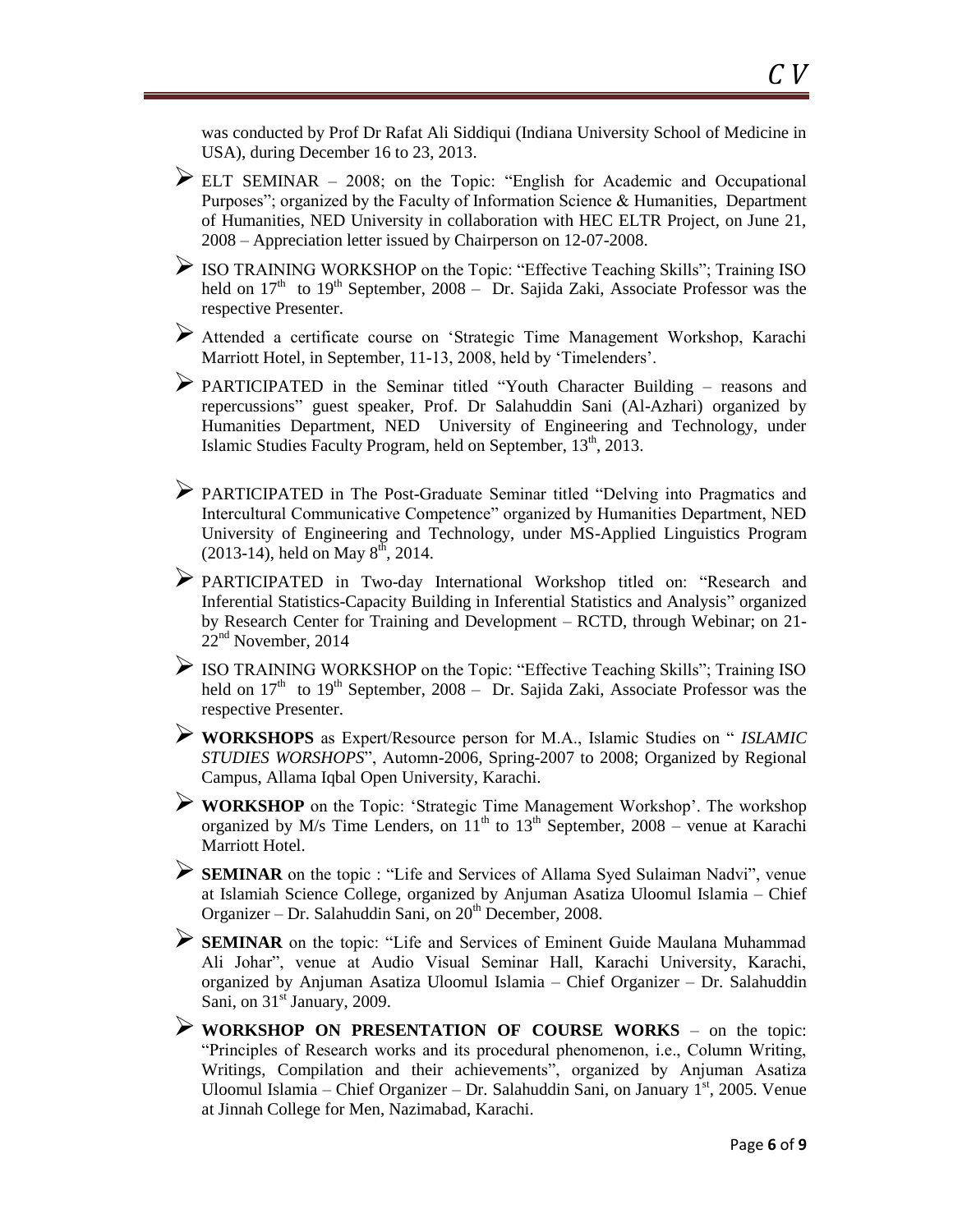#### **PUBLICATIONS**

#### **Post PhD Research:**

## (a) **Published in the International Journal listed in Ulrich's Periodical Directory–ISSN No: 2073-7122:**

- 1) The Veil curse or blessings on Women! In the perspective of women rights from Seerat-e-Tayyeba (S.A.W.); paper presented in the Seeratun Nabi Conference, in February, 2013 published in Uloom-e-Islmiyah International, Volume-9, Issue No: 17- 18 (Ulrich Directory ISSN No:2073-5146), Karachi.
- 2) "Ideas of Reverence of World Religion in Islamic Philosophy" Published in: Interdisciplinary Journal of Contemporary Research in Business Vol-4, No. 1; pp-858- 863 Date of Publication: May, 2012
- 3) "Key of the critics found upon the inscription records of Hadith [The saying of the messenger of Islam]"Published in: Interdisciplinary Journal of Contemporary Research in Business Vol-4, No. 1 pp-853-857 Date of Publication: May, 2012
- 4) "A Construal Study of Islamic Teachings in Expiating the Socio-Welfare Problems of the World"Published in: Interdisciplinary Journal of Contemporary Research in Business Vol-4, No. 2; pp-902-907 Date of Publication: June, 2012
- 5) "Mazahib men ham ahangi ke pehloo per "Mazhab-e-Islam" ka bainul tehseebi wa thaqafati kirdar", 2011, published in University of Karachi Journal of Islamic Studies, Volume – XI (I, II, III), Issue: 2010-2011; ISSN: 1562-4773.

#### **Publications during PhD Research:**

## **(b) International Journal listed in Ulrich's Periodical Directory–ISSN No: 2073–5146; print ISSN No: 1994–2397**

- 6) Articles and Research Reports published in a Research Journal "ULOOM-E-ISLAMIYAH INTERNATIONAL" – This Research Journal is also registered in the Ulrich"s Publications – has ISSN No: 1994 – 2397. Publications are in series from 1 to 7 volumes.
- 7) Competition of Maqalat-e-Seerat for the year 2007-08, held by the Ministry of Religious Affairs, Islamabad – Topic is:

'امّت مسلمہ کے موجودہ مسائل،در پیش چیلینج اوراُ نکا پڈ ارک سپر ت طیّہ علی ہے حاصل رہنا ئی کی روشی میں'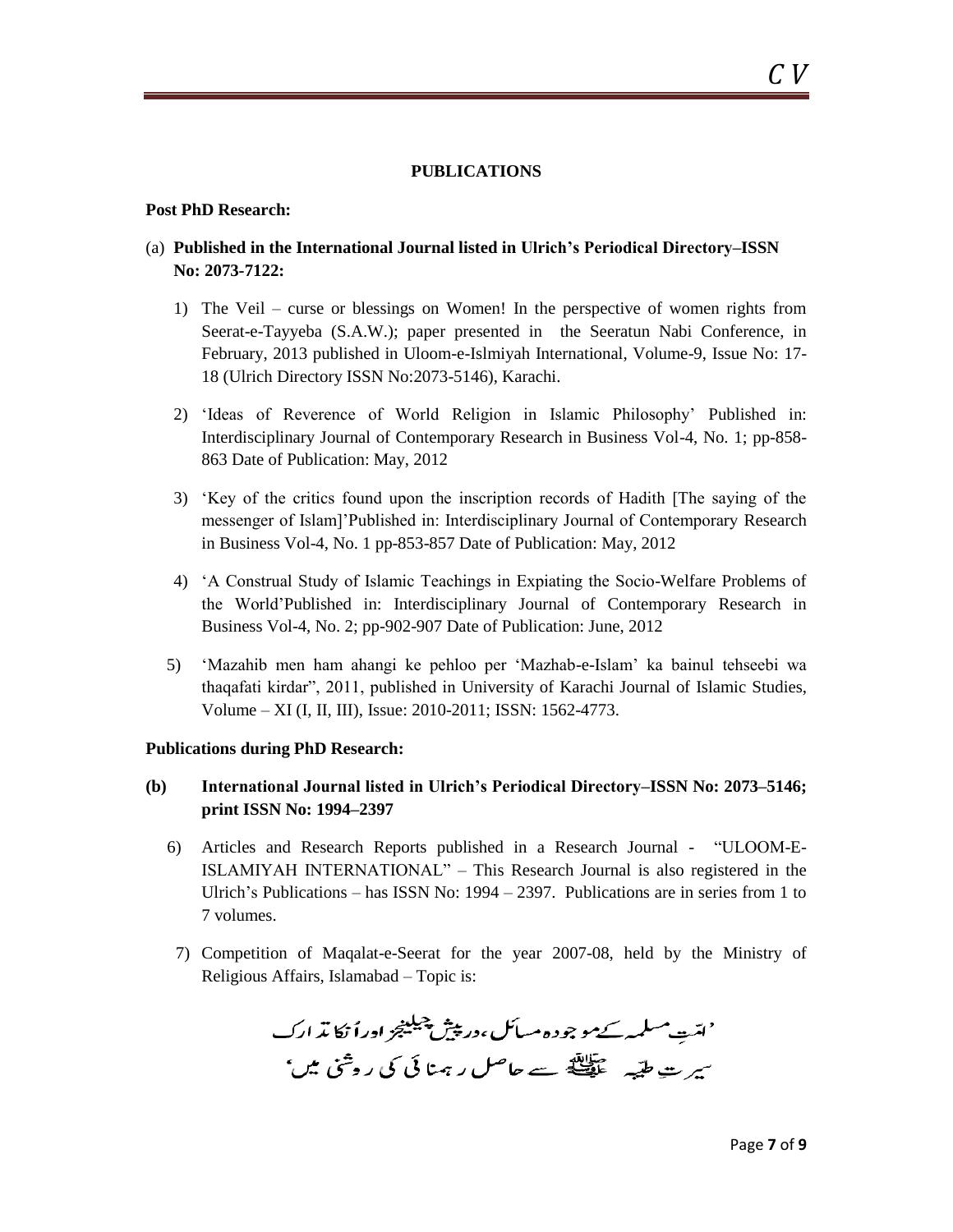- 8) "Need to Eliminate the tendency of Religious Extremism in the light of Siratun Nabvi S.A.W." in English – (pages-16; from Page No:33-49 of Volume-01)
- 9) Report upon Provincial Seerat Conference held in the year 2005, along with the collaboration of Prof. Surayya Qamar– in Urdu Language (Pages-10; from Page No:331-343 of Volume-02)
- 10) "What Quran and Sunnah say about Universal Talk between the Religions who have their Heavenly Scriptures"; Article in English Language; (page-07; from Page No:15-22 of Volume-03).
- 11) "Allamma Shabbir Ahmed Usmani, a Muslim League"s Mystic Guide" in English Language (pages -9; from Page No: 21-30 of Volume-04).
- 12) "Manners of Universal Talk between heavenly Religions" in English Language; (Pa Ges-9; from Page No: 85-94 of Volume-05)
- 13) "Intrinsic Value of Arabic Language in spreading of Islam"- in English Language; (Pages-12; from Page No: 07-19 of Volume – 06).
- 14) "Tradition of the Last Prophet Muhammad S.A.W. had no resemblance with any Judeo-Christian Tradition" – in English Language; (page-12; from Page No: 09-21 of Volume-07).
- 15) "Stability of Pakistan can be retained by following the Seerah of our Prophet Muhammad S.A.W." published in Volume-09 (from January to June, 2009).
- 16) Competition of Maqalat-e-Seerat for the year 2006-07, held by the Ministry of Religious Affairs, Islamabad – Topic is:

17) Competition of Maqalat-e-Seerat for the year 2004-05, held by the Ministry of Religious Affairs, Islamabad – Topic is:

18) Competition of Article Writing – organized by National Museum of Science and Technology, Near Engg. University, G T Road, Lahore, on 28<sup>th</sup> September, 2007 on the Topic: